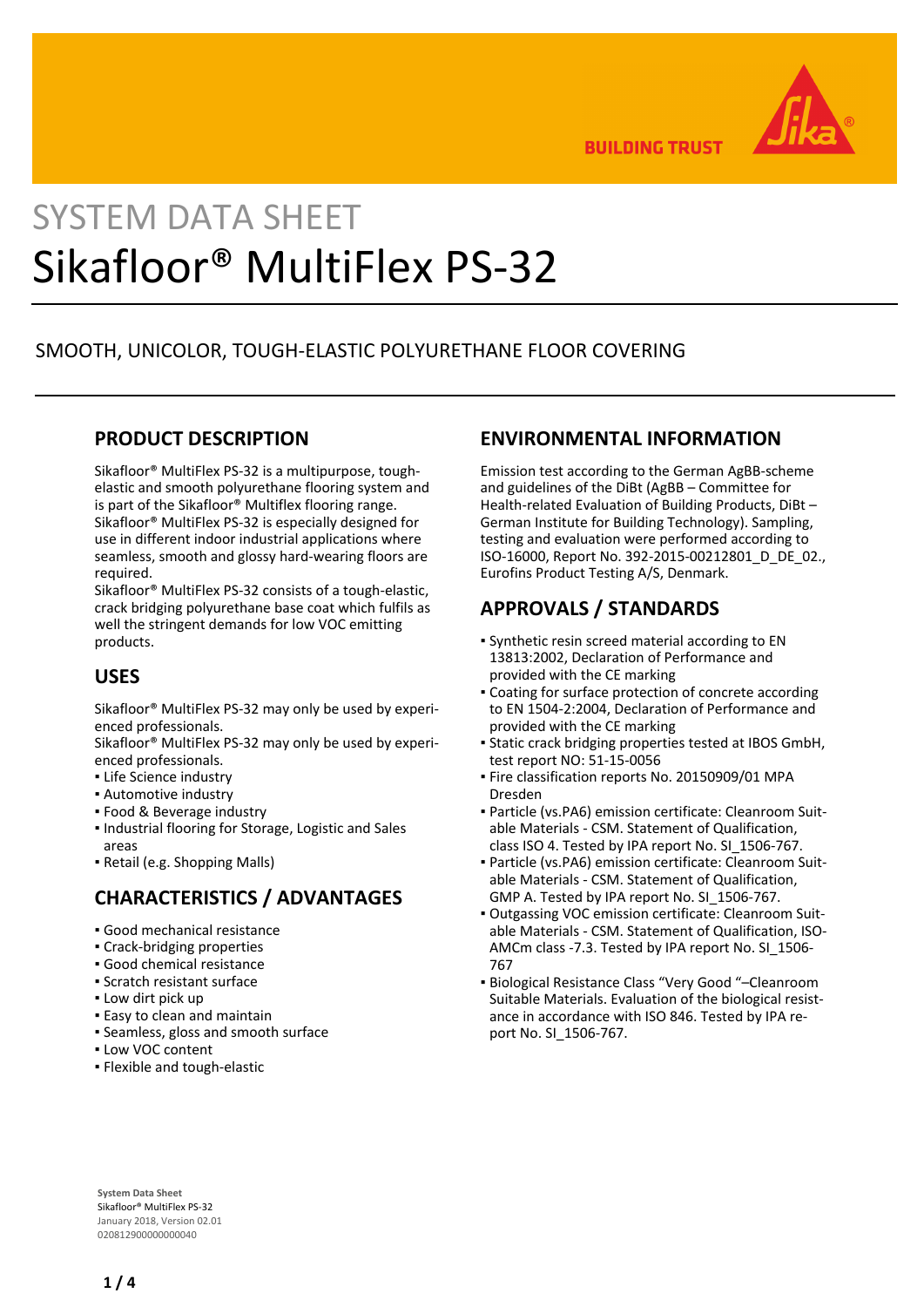**System Structure Sikafloor® MultiFlex PS-32**



| Layer        | <b>Product</b>                                           | Consumption                                                             |
|--------------|----------------------------------------------------------|-------------------------------------------------------------------------|
| 1. Primer    | Sikafloor®-161                                           | $^{\circ}$ 0.4 kg/m <sup>2</sup>                                        |
| 2. Base coat | Sikafloor®-3240                                          | $~^{\sim}$ 1.8 kg/m <sup>2</sup> /layer ( $~^{\sim}$ 1<br>mm thickness) |
|              | (filled 1:0.5 with quartz (mixture)<br>sand 0.06-0.3 mm) |                                                                         |

Consumptions are theoretical and do not include any wastage or additional materials needed due to poros-<br>ity, substrate profile etc.<br>As optional primers Sikafloor®-156 can be used. Please refer to the individual Product Da

| <b>Chemical base</b>                         | Polyurethane                                                                                                                                                    |
|----------------------------------------------|-----------------------------------------------------------------------------------------------------------------------------------------------------------------|
| Appearance                                   | Smooth, glossy finish                                                                                                                                           |
| Colour                                       | Standard colour RAL 7032.                                                                                                                                       |
| <b>Nominal Thickness</b>                     | $\approx$ 2 mm                                                                                                                                                  |
| Volatile organic compound (VOC) con-<br>tent | Very low content of Volatile Organic Compounds. It fulfils the stringent de-<br>mands for indoor air quality and low VOC emitting products AgBB, AFFSET,<br>A+. |

#### **TECHNICAL INFORMATION**

| <b>Shore D Hardness</b>           | $^{\circ}$ 60 (7 days / 23 °C / 50 % r.h.)<br>(DIN 53505)                                                                              |                    |
|-----------------------------------|----------------------------------------------------------------------------------------------------------------------------------------|--------------------|
| <b>Abrasion Resistance</b>        | ~65 mg (14 days / +23 °C / 50 % r.h.)<br>(STM D 4060)                                                                                  |                    |
| <b>Tensile Strength</b>           | $\degree$ 14 N/mm <sup>2</sup> (14 days / 23 $\degree$ C / 50 % r.h.)                                                                  | (DIN EN ISO 527-2) |
| <b>Elongation at Break</b>        | ~90 % (resin / 28 days / +23 °C / 50 % r.h.)                                                                                           |                    |
| <b>Crack Bridging Ability</b>     | $0.8$ mm                                                                                                                               | (EN 1062-7)        |
| <b>Reaction to Fire</b>           | $Bf1-S1$                                                                                                                               | (EN 13501-1)       |
| <b>Chemical Resistance</b>        | Sikafloor <sup>®</sup> MultiFlex PS-32 is resistant to many chemicals. Please refer to<br>the chemical resistance of Sikafloor® -3240. |                    |
| <b>Microbiological Resistance</b> | Class "Good "                                                                                                                          | <b>ISO 846</b>     |
| Skid / Slip Resistance            | R <sub>10</sub>                                                                                                                        | (DIN 51130)        |

## **APPLICATION INFORMATION**

| <b>Product Temperature</b>     | +10 °C min. / +30 °C max. |
|--------------------------------|---------------------------|
| <b>Ambient Air Temperature</b> | +10 °C min. / +30 °C max. |

**System Data Sheet** Sikafloor® MultiFlex PS-32 January 2018, Version 02.01 0208129000000000040



**BUILDING TRUST**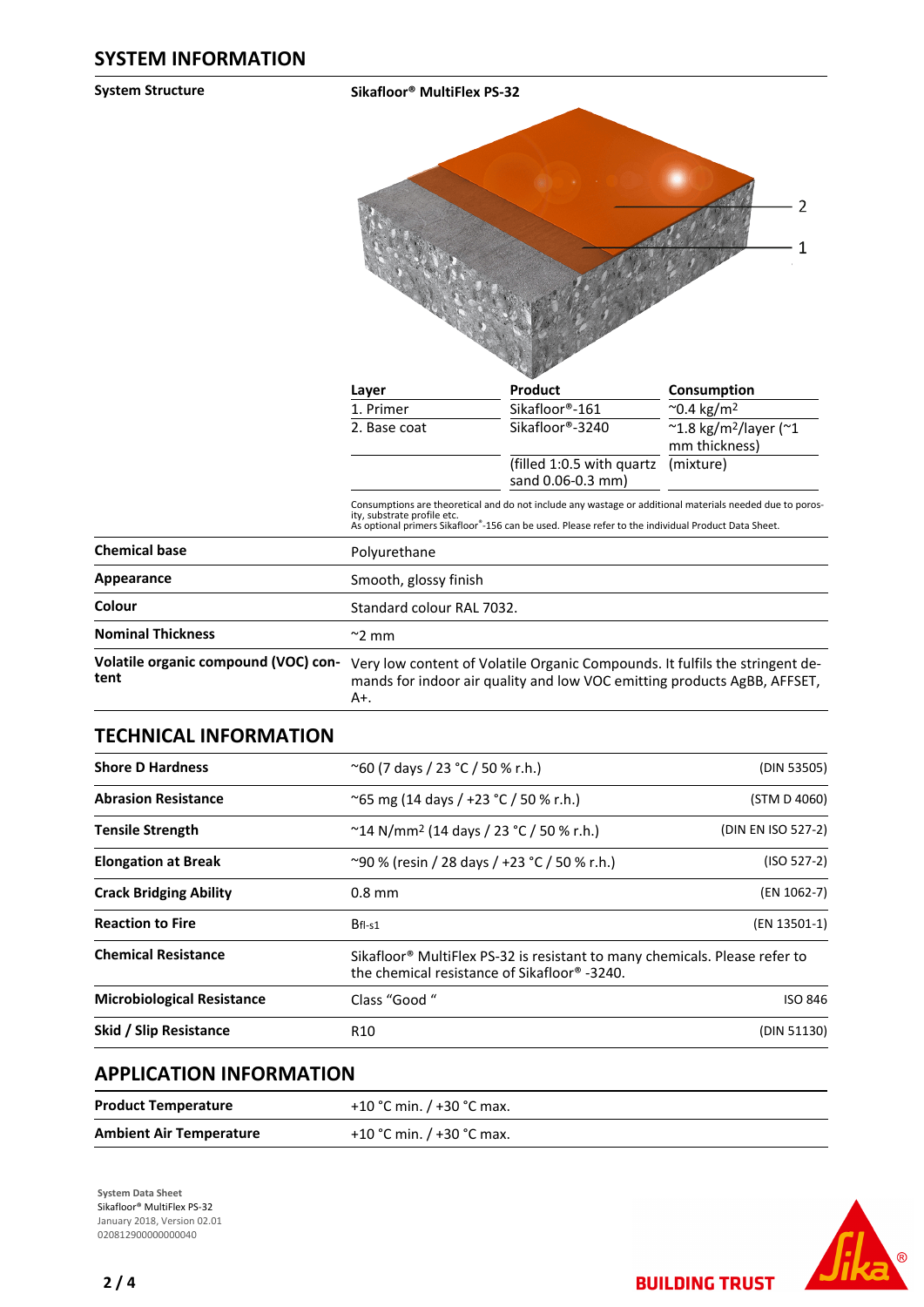| <b>Relative Air Humidity</b>         | 80 % max.                                                                                                                                                                                                                                                            |                     |                  |                    |
|--------------------------------------|----------------------------------------------------------------------------------------------------------------------------------------------------------------------------------------------------------------------------------------------------------------------|---------------------|------------------|--------------------|
| <b>Dew Point</b>                     | Beware of condensation!<br>The substrate and uncured floor must be at least 3 °C above dew point to<br>reduce the risk of condensation or blooming on the floor finish.                                                                                              |                     |                  |                    |
| <b>Substrate Temperature</b>         | +10 °C min. $/$ +30 °C max.                                                                                                                                                                                                                                          |                     |                  |                    |
| <b>Substrate Moisture Content</b>    | Sikafloor <sup>®</sup> MultiFlex PS-32 can be installed on substrates with moisture<br>content of max. 4 % (checked by Tramex). The substrate needs to be vis-<br>ibly dry and have adequate pull-off strength min 1.5 N/mm <sup>2</sup> . Check rising<br>moisture. |                     |                  |                    |
| <b>Applied Product Ready for Use</b> | <b>Temperature</b>                                                                                                                                                                                                                                                   | <b>Foot traffic</b> | Light traffic    | <b>Full cure</b>   |
|                                      | $+10 °C$                                                                                                                                                                                                                                                             | $~^{\sim}$ 48 hours | $\approx$ 5 days | $~^{\sim}$ 14 days |
|                                      | $+20 °C$                                                                                                                                                                                                                                                             | $\approx$ 24 hours  | $\approx$ 3 days | $~\sim$ 7 days     |
|                                      | $+30 °C$                                                                                                                                                                                                                                                             | $~^{\sim}$ 16 hours | $\approx$ 2 days | $\approx$ 5 days   |

Note: Times are approximate and will be affected by changing ambient and substrate conditions

#### **PRODUCT INFORMATION**

| Packaging                 | Please refer to the individual Product Data Sheets |
|---------------------------|----------------------------------------------------|
| <b>Shelf Life</b>         | Please refer to the individual Product Data Sheets |
| <b>Storage Conditions</b> | Please refer to the individual Product Data Sheets |

#### **MAINTENANCE**

#### **CLEANING**

Please refer to the Sikafloor® Cleaning Regime

#### **FURTHER DOCUMENTS**

#### **Substrate Quality & Preparation**

Please refer to Sika Information Manual: "Evaluation and preparation of surfaces for flooring systems".

#### **Application Instructions**

Please refer to Sika Information Manual: "Mixing & Application of flooring systems".

#### **Maintenance**

Please refer to "Sikafloor® Cleaning regime".

#### **LIMITATIONS**

- **Freshly applied Sikafloor® products must be protec**ted from damp, condensation and water for at least 24 hours.
- Uncured material reacts in contact with water (foam-▪ ing).
- **.** During application care must be taken that no sweat drops into fresh Sikafloor® products (wear head and wrist bands).
- For exact colour matching, ensure the Sikafloor®- 3240 product in each area is applied from the same control batch number.
- **.** Under certain conditions, underfloor heating or high ambient temperatures combined with high point loading, may lead to imprints in the resin.
- **.** If heating is required do not use gas, oil, paraffin or other fossil fuel heaters, these produce large quantities of both CO2 and H2O water vapour, which may adversely affect the finish. For heating use only elec-

**System Data Sheet** Sikafloor® MultiFlex PS-32 January 2018, Version 02.01 020812900000000040

tric powered warm air blower systems.

## **VALUE BASE**

All technical data stated in this Product Data Sheet are based on laboratory tests. Actual measured data may vary due to circumstances beyond our control.

## **LOCAL RESTRICTIONS**

Please note that as a result of specific local regulations the performance of this product may vary from country to country. Please consult the local Product Data Sheet for the exact description of the application fields.

# **ECOLOGY, HEALTH AND SAFETY**

For information and advice on the safe handling, storage and disposal of chemical products, users shall refer to the most recent Safety Data Sheet (SDS) containing physical, ecological, toxicological and other safety-related data.For information and advice on the safe handling, storage and disposal of chemical products, users shall refer to the most recent Safety Data Sheet (SDS) containing physical, ecological, toxicological and other safety-related data.

## **LEGAL NOTES**

The information, and, in particular, the recommendations relating to the application and end-use of Sika products, are given in good faith based on Sika's current knowledge and experience of the products when properly stored, handled and applied under normal conditions in accordance with Sika's recommendations. In practice, the differences in materials, substrates and actual site conditions are such that no warranty in respect of merchantability or of fitness for a

**BUILDING TRUST**